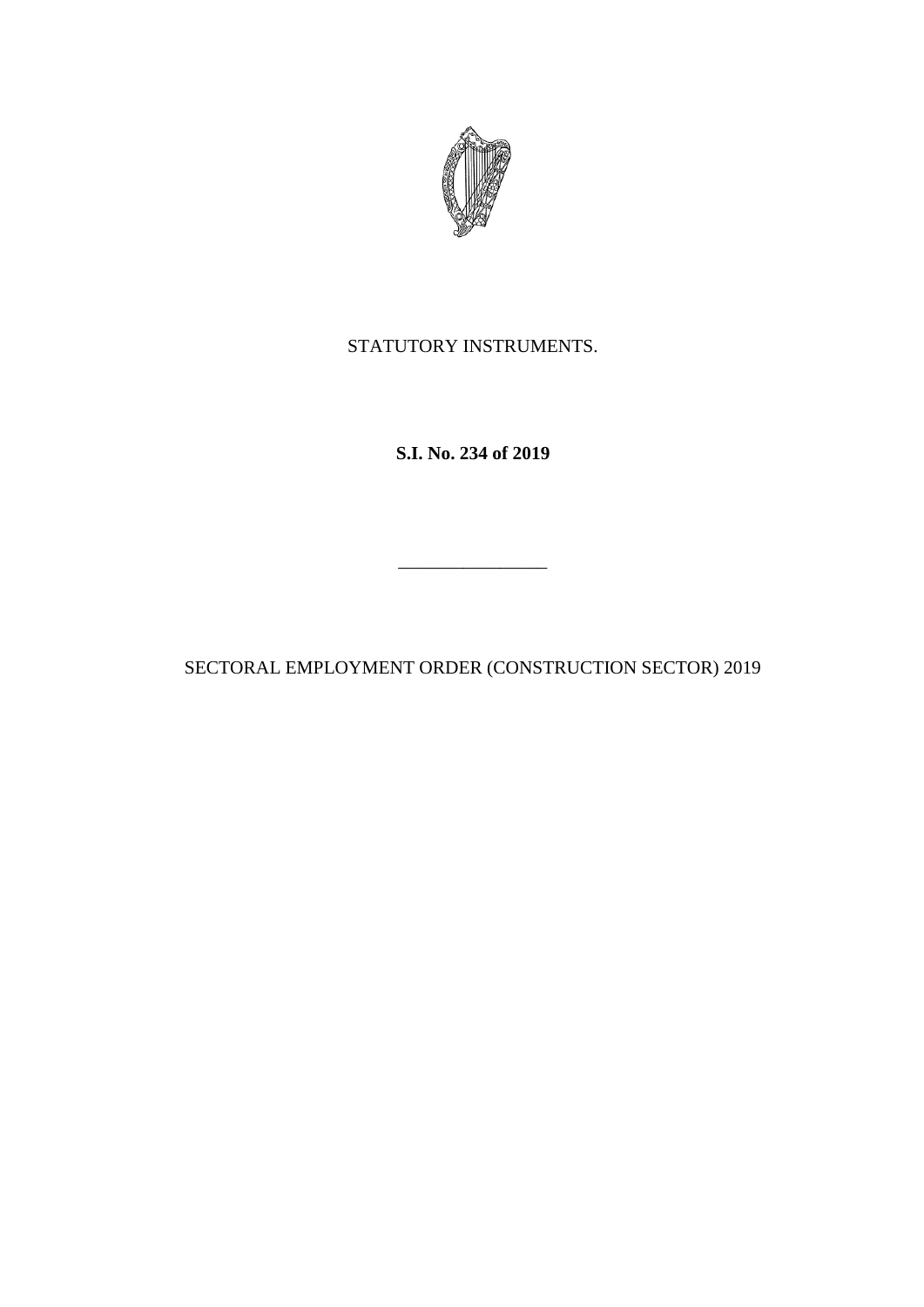# S.I. No. 234 of 2019

### Sectoral Employment Order (Construction Sector) 2019

WHEREAS I, PAT BREEN, Minister of State at the Department of Business, Enterprise and Innovation, being in receipt of a recommendation from the Labour Court under section 16 of the Industrial Relations (Amendment) Act 2015 (No. 27 of 2015) and being satisfied, having regard to the report referred to in subsection (3)(b) of that section accompanying the recommendation, that Chapter 3 of Part 2 of that Act has been complied with:

NOW, I, PAT BREEN, in exercise of the powers conferred on me by subsection (1) of section 17 of the Industrial Relations (Amendment) Act 2015 (No. 27 of 2015) (as adapted by the Jobs, Enterprise and Innovation (Alteration of Name of Department and Title of Minister) Order 2017 (S.I. No. 364 of 2017)) and the Business, Enterprise and Innovation (Delegation of Ministerial Functions) Order 2017 (S.I. No. 569 of 2017) hereby make the following order with respect to which, pursuant to subsection (4) of section 17 of that Act, a draft has been laid before each House of the Oireachtas and a resolution approving of the draft has been passed by each such house:

1. This Order may be cited as the Sectoral Employment Order (Construction Sector) 2019.

2. This Order comes into operation on the 1st day of October 2019.

3. This Order confirms the terms of the recommendation set out in the Schedule.

4. The Sectoral Employment Order (Construction Sector) 2017 (S.I. No. 455 of 2017) is revoked.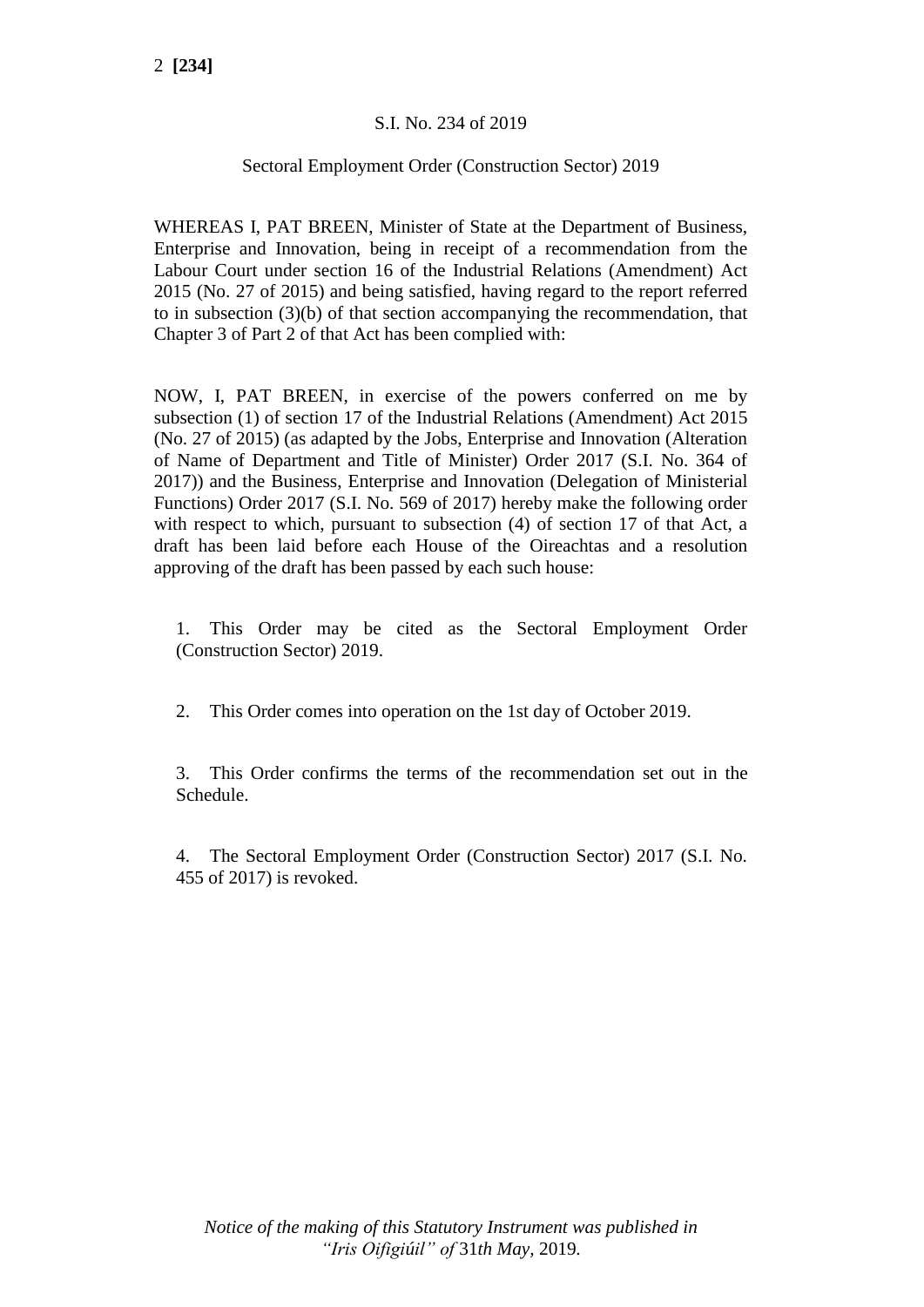### **SCHEDULE**

### **Recommendation to the Minister for Business, Enterprise and Innovation regarding a request made in accordance with the Industrial Relations (Amendment) Act 2015 at Section 14 for a Sectoral Employment Order for the Construction Sector**

This Recommendation is made in accordance with the Industrial Relations (Amendment) Act at Section 16(1).

The Court recommends that the Minister make a Sectoral Employment Order for the Construction Sector as defined in this Recommendation.

The Class, type or group of workers to whom the request is expressed to apply is

### *Persons employed in the Construction Sector as craft persons, construction operatives and apprentices.*

For the purpose of a Sectoral Employment Order a worker to whom such order has application is defined as any person aged 15 years or more who has entered into or works under a contract with an employer, (including through an employment agency within the meaning of the Employment Agency Act, 1971 and / or the Protection of Employees (Temporary Agency Work) Act, 2012), whether the contract be for manual labour or otherwise, whether it be expressed or implied, oral or in writing, and whether it be a contract of service or of apprenticeship or a contract personally to execute any work or labour. For the purpose of this definition apprentice and apprenticeship has the same meaning as it has in the Industrial Training Act 1967

### **Definition of the Sector**

The sector to which the Order should have application is defined as the sector of the economy comprising the following economic activity:

- The construction, reconstruction, alteration, repair, painting, decorating, fitting of glass in buildings and demolition of buildings;
- The clearing and laying out of sites for buildings, the construction of foundations of such sites, the construction, reconstruction, repair and maintenance within such sites of all sewers, drains and other works for use in connection with sanitation of buildings or the disposal of waste;
- The construction, reconstruction, repair and maintenance on such sites of boundary walls, railings and fences for the use, protection or ornamentation of buildings, the making of roads and paths within the boundaries of such sites;
- The manufacture, alteration, fitting and repair of articles of worked stone (including rough punched granite and stone), granite, marble, slate and plaster;
- The construction, reconstruction, alteration, repair, painting, decoration and demolition of roads, paths, kerbs, bridges, viaducts, aqueducts, harbours, docks, wharves, piers, quays, promenades, landing places, sea defences, airports, canals,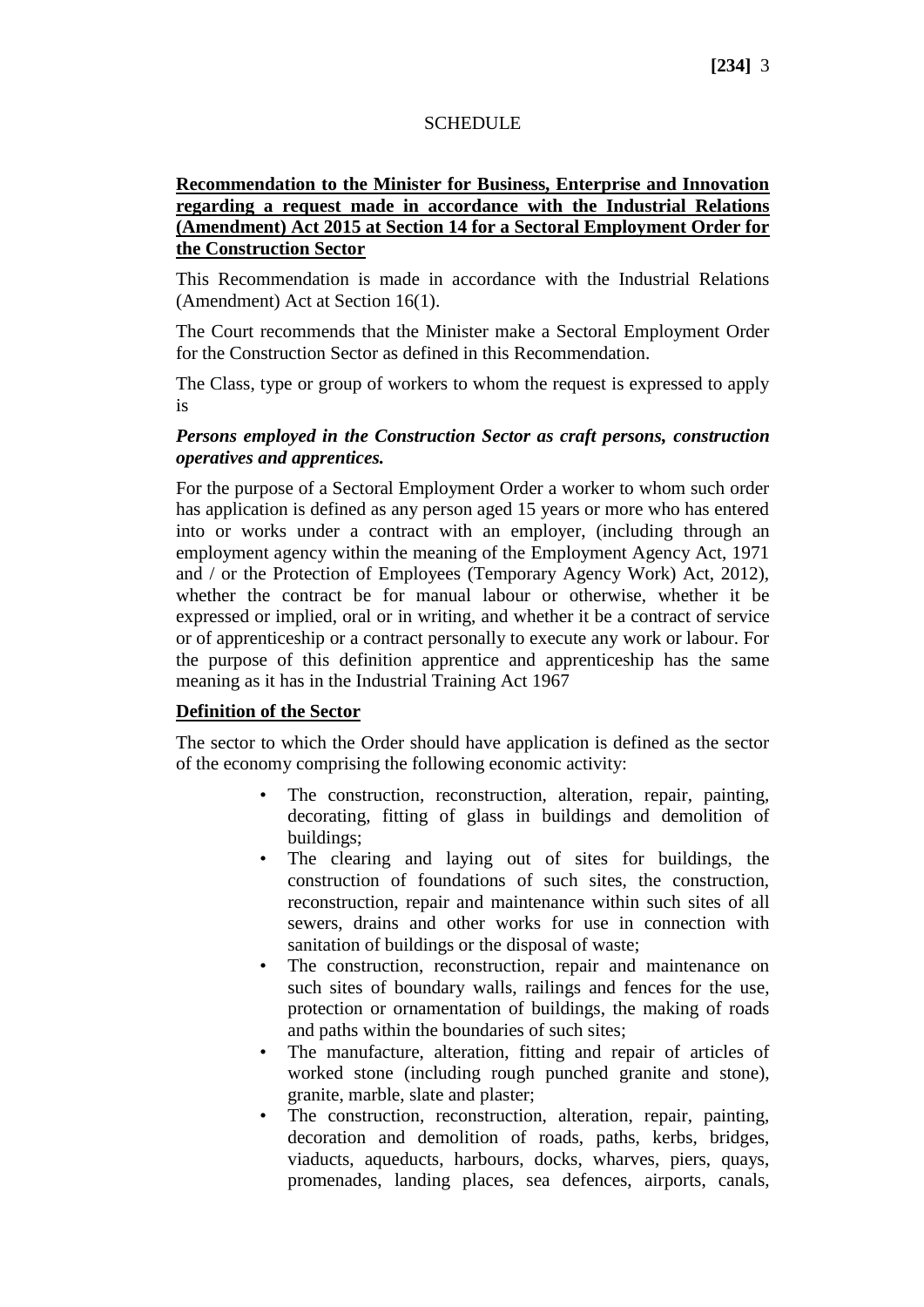waterworks, reservoirs, filter beds, works for the production of gas or electricity, sewerage works, public mains for the supply of water or the disposal of sewerage and all work in connection with buildings and their sites with such mains; rivers works, dams, weirs, embankments, breakwaters, moles, works for the purpose of road drainage or the prevention of coastal erosion, cattle markets, fair grounds, sports grounds, playgrounds, tennis-courts, ball alleys, swimming pools, public baths, bathing places in concrete, stone tarmacadam, asphalt or such like material, any boundary walls, railings, fences and shelters erected thereon;

- The painting or decoration of poles, masts, standard pylons for telephone, telegraph, radio communication and broadcasting;
- Ground levelling, ground formation or drainage in connection with the construction or reconstruction of grass sports grounds, public parks, playing fields, tennis-courts, golf links, playgrounds, racecourses and greyhound racing tracks.

#### **Categories of Worker**

In accordance with section 16 (5) (a) of the 2015 Act the Sectoral Employment Order should provide for:

a basic minimum rate of pay to apply to all Skilled General Operatives who have worked in the sector for more than 2 years - (**Category B Worker**)

In accordance with section  $16(5)$  (b) of the Act two higher hourly rates of basic pay as follows:

(1) A higher hourly rate of pay to apply to Scaffolders who hold an Advanced Scaffolding Card and who have four years' experience; Banks operatives, Steel Fixers; Crane Drivers and Heavy Machine Operators (**Category A Worker**)

and

(2) a top hourly rate of pay to apply to Craftspersons in the following trades: Bricklayers/Stone Layers; Carpenters and Joiners; Floor Layers; Glaziers; Painters; Plasterers; Stone Cutters; Wood Machinists; Slaters and Tilers; (**Craftspersons**)

A basic hourly rate of pay to apply in accordance with section 16  $(5)(c)(ii)$  to General Operatives who enter employment for the first time after attaining the age of 18 years and for two years after entering employment in the industry, (**New Entrant Worker**) and in accordance with section 16(5)(d) of the Act a minimum hourly rate of pay to apply to apprentices (**Apprentice**)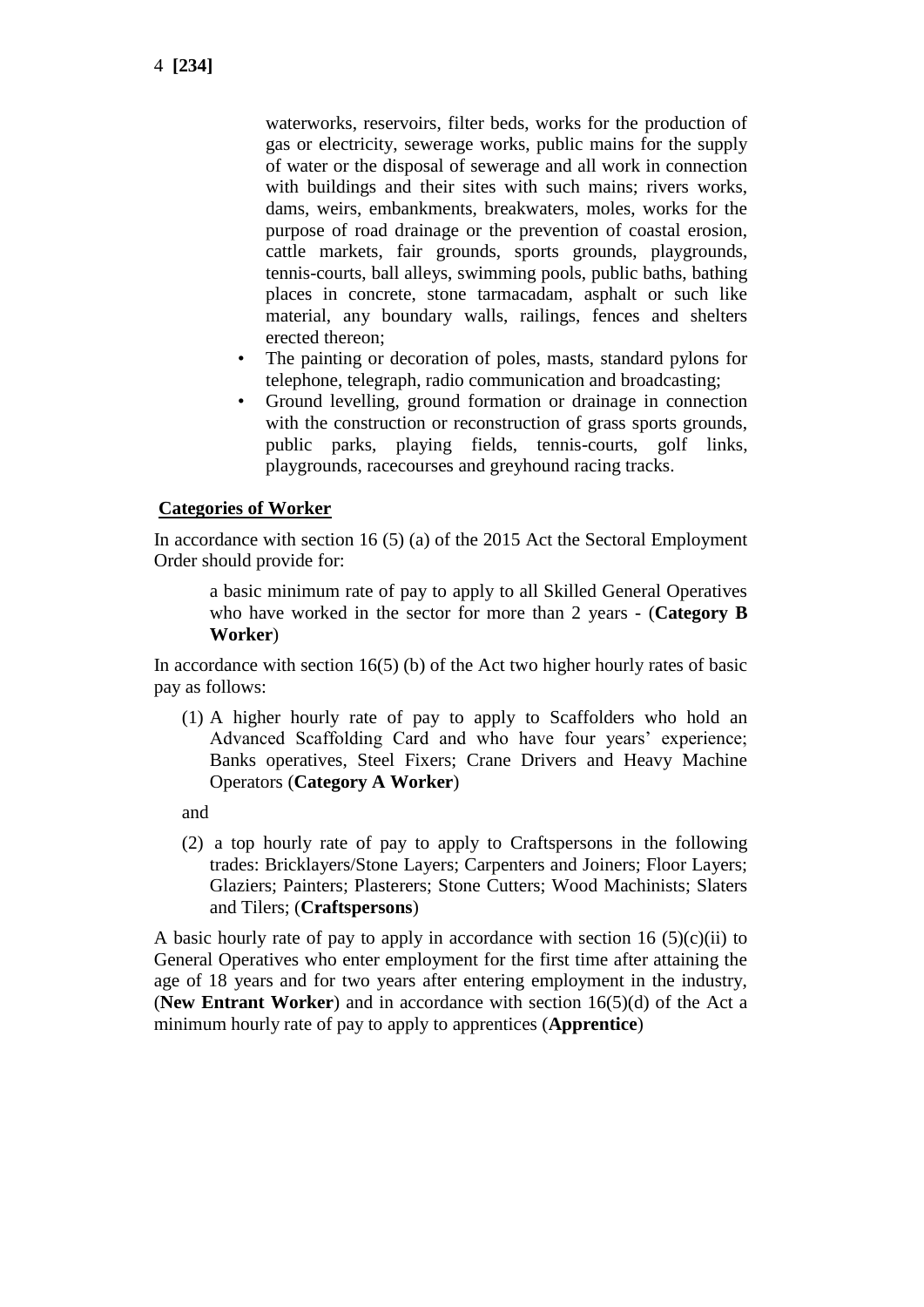## **Pay Rates**

The following basic hourly rates of pay will apply in the sector from  $1<sup>st</sup>$ October 2019 to 30<sup>th</sup> September 2020.

**Craftsperson** €19.44 per hour **Category A Worker** €18.86 per hour **Category B Worker** €17.50 per hour **Apprentice** Year 1 - 33.3% of Craft rate Year 2 - 50% of Craft Rate Year 3 - 75% of Craft Rate Year 4 - 90% of Craft Rate

An hourly rate of pay of  $E14.14$  will apply for two years after entrance to the Sector to all **New Entrant** Operative Workers who are over the age of 18 years and entering the sector for the first time.

The following basic hourly rates of pay will apply in the sector from  $1<sup>st</sup>$ October 2020.

| <b>Craftsperson</b>                         | €19.96 per hour              |
|---------------------------------------------|------------------------------|
| Category A Worker $\epsilon$ 19.37 per hour |                              |
| Category B Worker $\epsilon$ 17.97 per hour |                              |
| Apprentice                                  | Year 1 - 33.3% of Craft rate |
|                                             | Year 2 - 50% of Craft Rate   |
|                                             | Year 3 - 75% of Craft Rate   |
|                                             | Year 4 - 90% of Craft Rate   |

An hourly rate of pay of  $E14.52$  will apply for two years after entrance to the Sector to all **New Entrant** Operative Workers who are over the age of 18 years and entering the sector for the first time.

### **Normal Working Time**

- The normal Working week shall consist of 39 hours worked between Monday and Friday each week;
- Normal daily working hours shall consist of four days of eight consecutive hour's work undertaken between 7 am (normal starting time) and 5 pm (normal finishing time) Monday – Thursday inclusive and one day of seven consecutive hour's work between the 7 am (normal starting time) and 4 pm (normal finishing time) on Friday

## **Overtime Payments**

The following overtime premium rates will apply from  $1<sup>st</sup>$  October 2019 in respect of overtime working: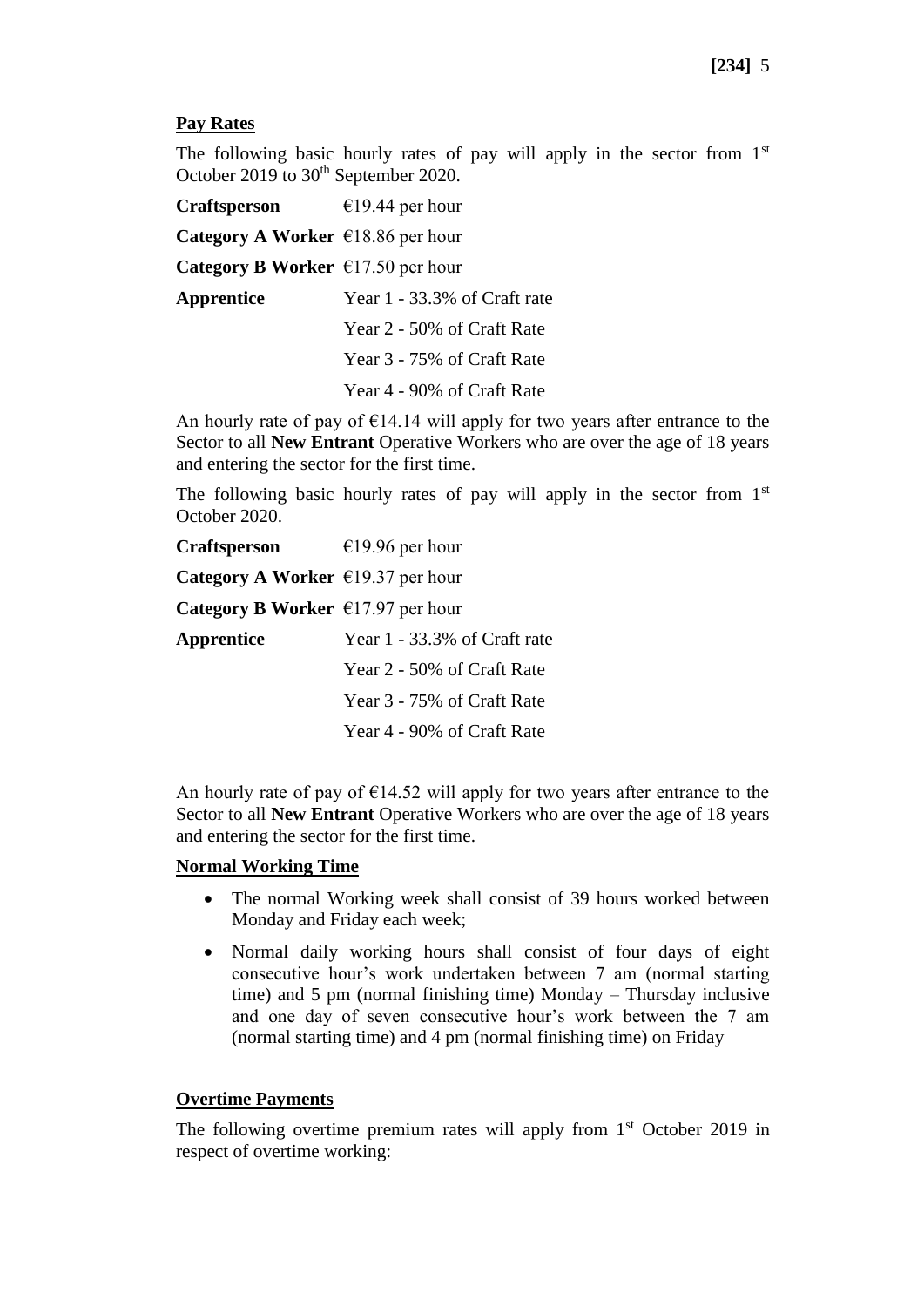*Monday to Friday from normal finishing time to midnight time plus a half. Monday – Friday from midnight to normal starting time double time Saturday (1) First four hours from normal starting time time plus a half (2) All subsequent hours till midnight double time Sunday - all hours worked* double time. *Public Holiday - all hours worked double time plus an additional* 

*day's leave*

### **Pension Scheme**

A pension scheme with no less favourable the terms, including both employer and employee contribution rates, than those set out in the Construction Workers Pension Scheme be in place in the industry. That scheme must provide for entry into the scheme at age 18 and must provide a facility for payment of a daily contribution rate which is a fifth of the weekly rate specified in the scheme.

The contribution rates in the scheme will be as follows with effect from  $1<sup>st</sup>$ October 2019:

| <b>Pension Contribution</b>          | Employer $\epsilon$ 27.35 per week [Daily rate - $\epsilon$ 5.47]        |                                                                            |
|--------------------------------------|--------------------------------------------------------------------------|----------------------------------------------------------------------------|
|                                      |                                                                          | Employee $\epsilon$ 18.24 per week [Daily Rate - $\epsilon$ 3.65]          |
|                                      |                                                                          | Total Contribution weekly into the scheme per<br>worker - $\epsilon$ 45.59 |
|                                      | Total Contribution daily into the scheme per<br>worker - $\epsilon$ 9.12 |                                                                            |
| <b>Death in Service Contribution</b> |                                                                          | Employer $\epsilon$ 1.14 per week [Daily rate - $\epsilon$ .23]            |
|                                      |                                                                          | Employee $\epsilon$ 1.14 per week [Daily rate - $\epsilon$ .23]            |
|                                      |                                                                          | Total death in service weekly contribution $-62.28$                        |

Contribution rates will increase in line with wage inflation in the sector after  $1<sup>st</sup>$ October 2019.

Total death in service daily contribution  $- \epsilon$ .46

### **Terms covering pension benefits**

Every employer employing workers to whom this Order applies shall participate in a pension scheme that meets the pension requirements set out hereunder.

#### Pension Scheme Structure

The pension scheme to which the SEO applies ("SEO pension scheme") should include the following features and benefits: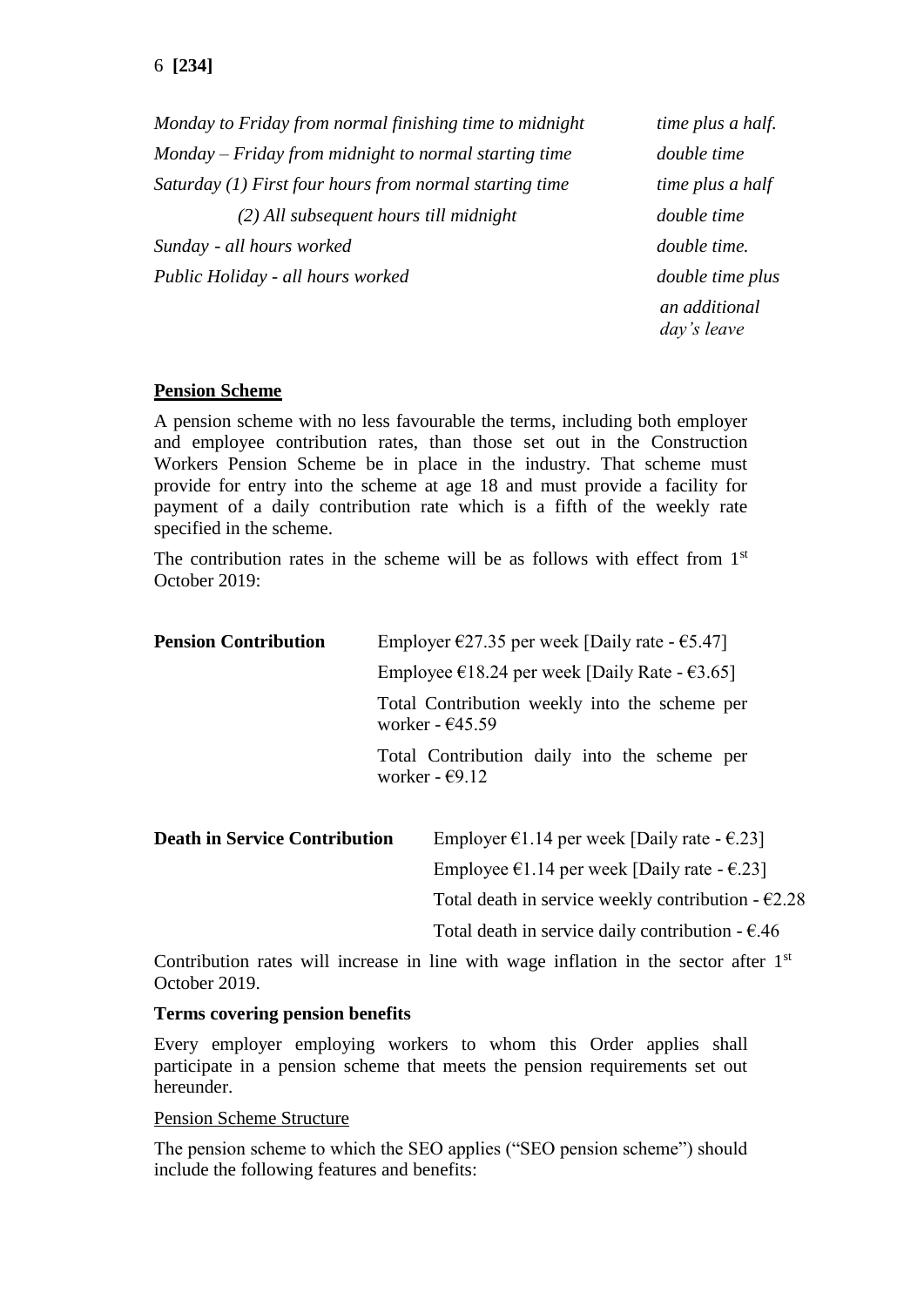1. An SEO pension scheme should be an Occupational Pension Scheme which is registered with and regulated by the Pensions Authority.

2. Recognising the flexible nature of employment across employers within the construction sector and related industries (the Sector), an SEO pension scheme should be established as a multi-employer scheme open to all employers in the Sector.

3. Whilst a member remains employed within the Sector, members should be able to have a single individual pension account within the SEO pension scheme thereby enabling successive employers of the member to contribute to the member's account provided the employer has joined itself to the SEO pension scheme.

4. Where an employee member leaves service of an employer, the contributions which have been paid by the employee and the employer in respect of the member will be retained in full within the SEO pension scheme in the individual account of that member.

5. The rules of an SEO pension scheme should not permit a member to take a refund of their own contributions prior to reaching retirement age.

6. Bodies that are representative of both employers and unions involved in the Sector must appoint the members of the SEO pension scheme trustee. The constitution of the Trustee Board should also include representatives of both employers and employees in the Sector.

7. In addition to providing pension benefits, an SEO pension scheme must also provide an additional Death in Service benefit with members covered for this benefit upon joining the scheme.

8. An existing pension scheme at the time the SEO comes into force may qualify as an SEO pension scheme provided it complies with the terms of the SEO or is adapted to so comply.

9. An SEO pension scheme must disclose and publicise information about the pension scheme's charges and who bears them. There must be full transparency of charges and this information should be disclosed in the scheme's Trustee Annual Report as well as provided to each member when joining. The total annual charges borne by members should be disclosed and must include all administration costs, Trustee costs, distribution costs, fund management costs, actuarial, accounting, legal and auditing fees and all other charges incurred by the SEO pension scheme.

### 10. Scheme Design

The terms and conditions applying under an SEO pension scheme and benefits to be provided must be at least as great as that described below.

### 10.1. Eligibility

An SEO pension scheme must at least provide for an employee of a participating employer in the Sector to be eligible for membership of the scheme provided they have attained age 18 but not yet attained age 65.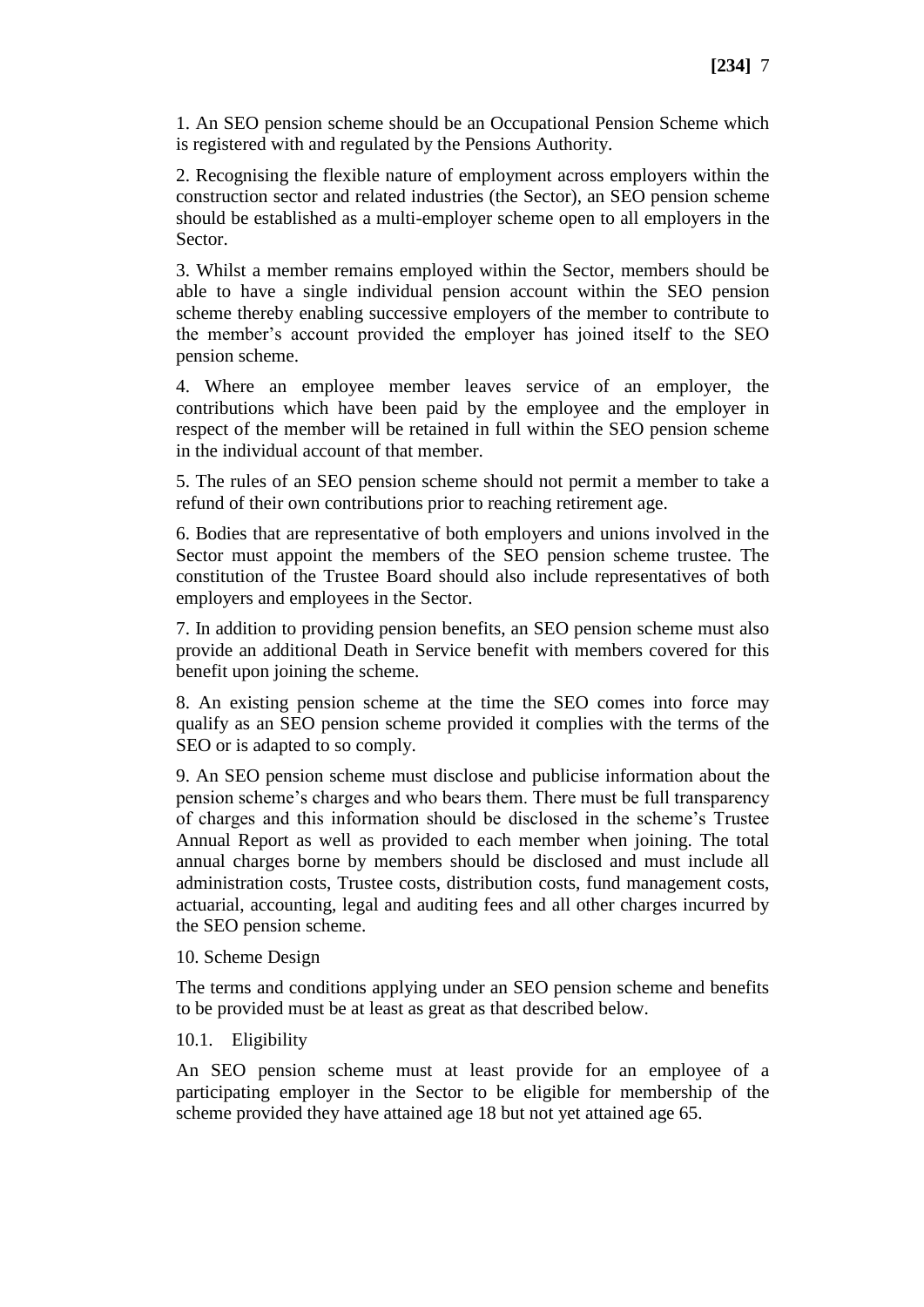# 10.2. Relevant Pension Contributions

Employers and their employees working in the construction sector and related industries (the Sector) must contribute to an SEO pension scheme.

Contributions should be remitted by employers to an SEO pension scheme in accordance with all relevant pension and other legislative requirements.

# 10.3. Pension Benefits

a) Members' pension benefits within an SEO pension scheme should be based on the full value of their individual pension funds and there should be no deductions from the contributions paid or when the funds are drawn down.

b) The Trustees of the Scheme will invest each member's pension contributions and these along with the investment returns declared, net of charges, will determine the value of the member's pension fund.

## 10.4. Retirement

Normal Retirement Age shall be age 65. However, a member may be permitted to retire from age 60 (at the discretion of the scheme trustee). When a member retires, he or she should be able to choose from a range of options based on their entire fund value in line with applicable pension and tax legislation. One of the options which must be available is the provision of a pension for life for the member.

## 10.5. Death in Service Benefits

a) Every employer to whom the SEO applies must participate in an SEO pension scheme that provides a death in service benefit for the deceased member's dependants. The death in service benefit should be in addition to the benefits provided for the dependants based on the full value of the member's pension fund.

b) Provided the employee has completed a once-off initial qualifying contribution period, inclusion for death in service benefits shall be automatic on becoming a member of the SEO pension scheme, without medical underwriting or by reference to any previous medical conditions of the member. In the event of the member moving to another participating employer within the Sector, the member should not be required to complete any further qualifying period in order to be covered for death in service benefits.

c) Death in Service Contributions will form part of the overall contribution rate of an SEO pension scheme with a portion payable by both the member and employer in addition to the pension contributions.

d) Contributions should be remitted by employers to an SEO pension scheme in accordance with all relevant pension and other legislative requirements.

e) If a member had met the requirements for the full lump sum death in service benefit, but then leaves service and dies within four weeks of doing so without being re-employed in the Sector, the SEO pension scheme should provide a modified lump sum benefit in addition to the value of their pension account.

f) Death in Service benefits should be payable regardless of cause or timing of death, so long as the member meets the qualification conditions for inclusion for Death in Service benefits as set out above.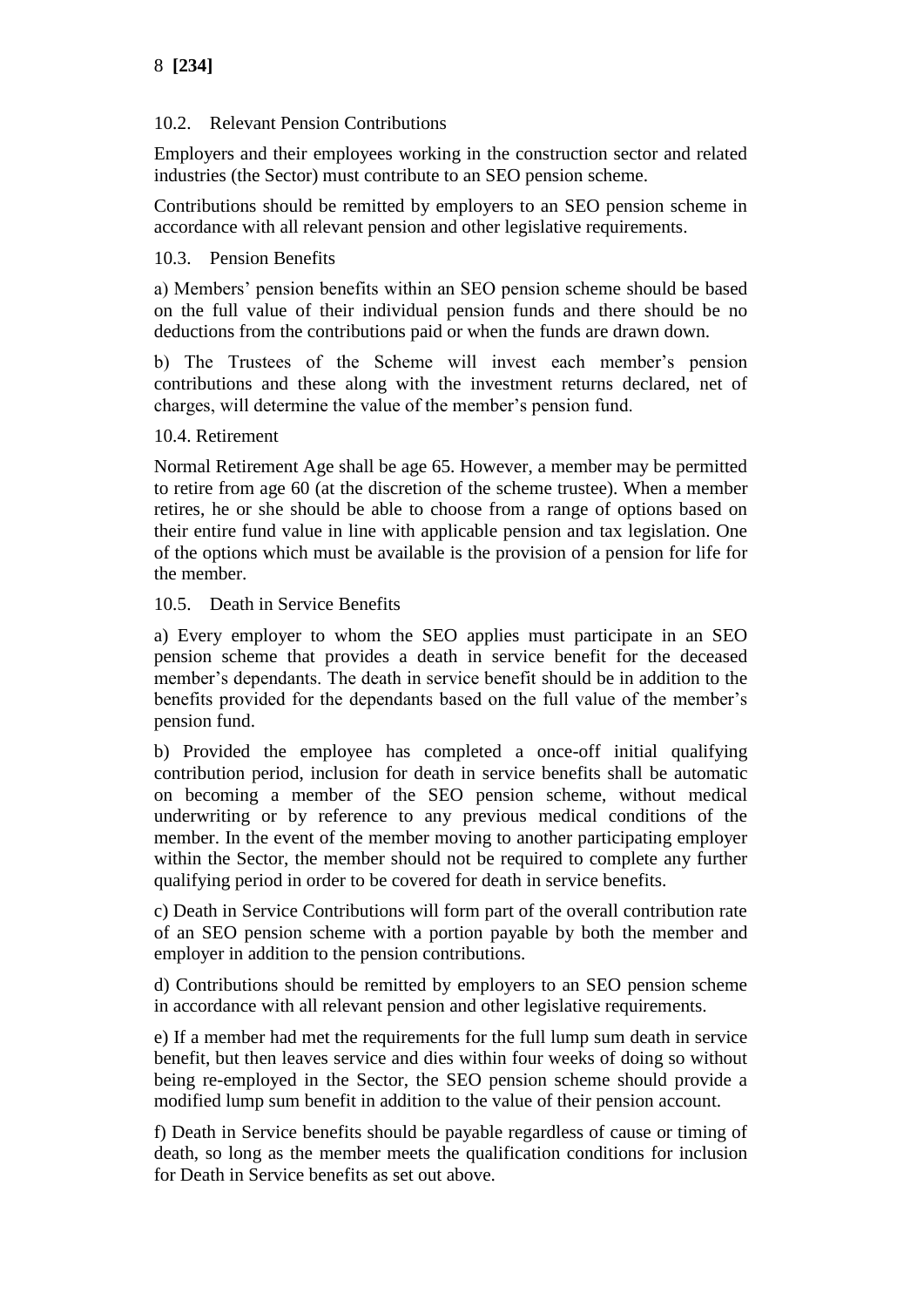### **Sick Pay**

A sick pay scheme in line with the Construction Industry Sick Pay scheme, including no less comparable benefits and contributions by both workers and employers, will be maintained in the sector. Every employer employing workers to whom the Order applies must have in place a provision for Sick Pay benefits for each employee covered in the Order.

The current weekly Sick Pay Contribution in force in the Construction Industry Sick Pay Scheme provided for in the current Order for the sector are as follows

*Employer €1.27 Employee €0.63 Total €1.90*

These contribution rates should be adjusted in line with wage inflation in the sector from 1<sup>st</sup> October 2019 onwards.

### **Terms covering Sick Pay benefits**

### Scheme Structure

The sick pay scheme to which the Order applies ("SEO Sick Pay Scheme") should include the following features and benefits.

- 1. An SEO Sick Pay Scheme should be a funded arrangement with contributions held in Trust and independently administered and managed. An SEO Sick Pay Scheme should facilitate participation by multiple employers to reflect the flexible nature of employment within the Sector.
- 2. The main purpose of an SEO Sick Pay Scheme is the provision of benefits for every worker for periods of illness or injury while in the employment of employers to whom this SEO applies.
- 3. The Sick Pay Benefit should be paid to each employee without the need for underwriting or reference to previous medical conditions. Entitlement to Sick Pay Benefits should be unaffected and uninterrupted as employees transfer from one employer to another within the Sector.
- 4. The Sick Pay Benefits provided by an SEO Sick Pay Scheme should be in addition to any sickness, illness or invalidity benefits payable by the State through the social insurance system.

Scheme Conditions & Benefits

- 5. Inclusion for Sick Pay Benefits will be automatic on becoming a member of an SEO Sick Pay Scheme. No charges should be incurred by either employers or members for Sick Pay benefit provision, other than the relevant contributions required to provide the benefits.
- 6. Sick Pay Contributions
	- a) An SEO Sick Pay Scheme should be a contributory sick pay scheme with contributions payable by both employers and employees.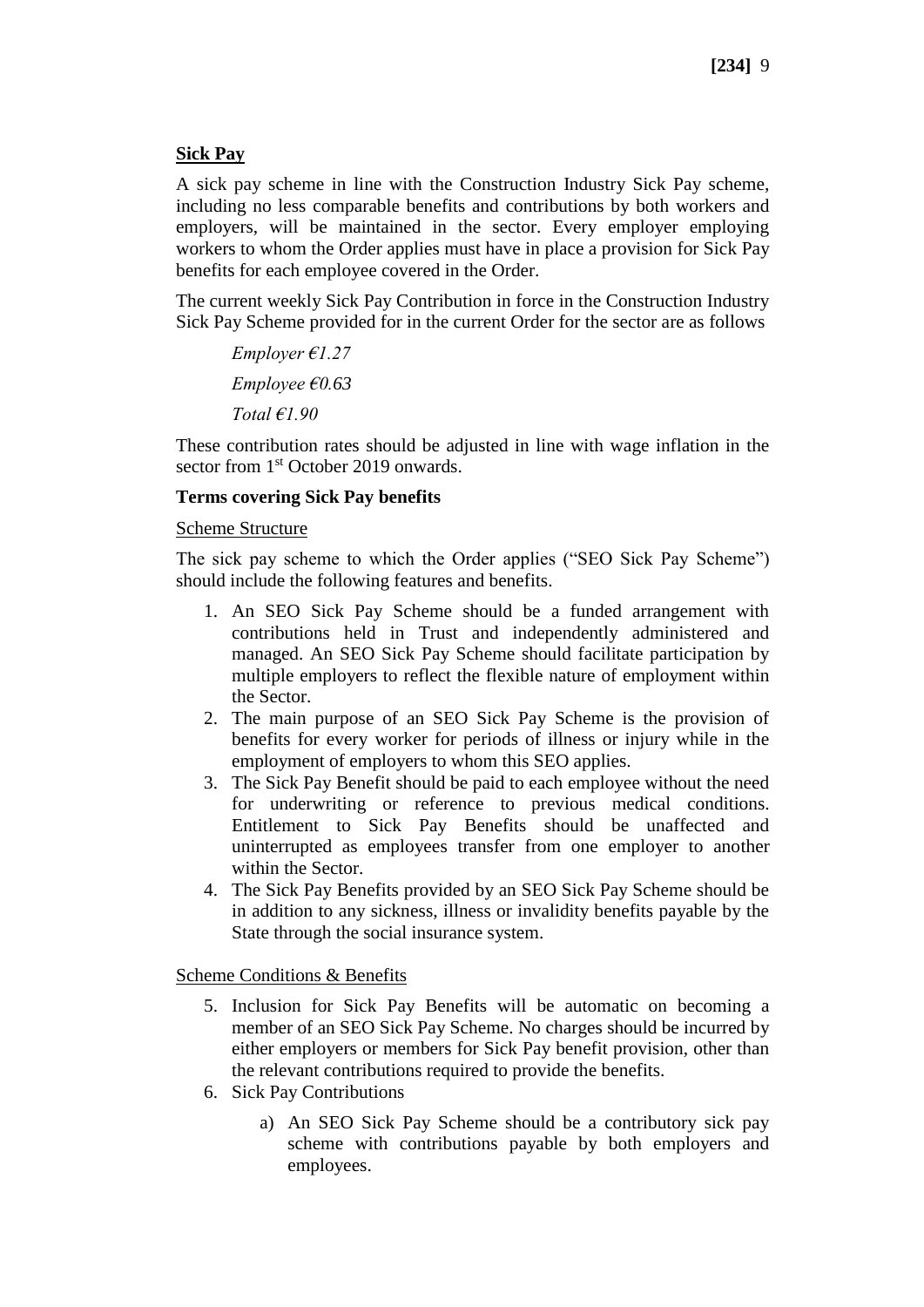- b) A member shall not lose accrued Sick Pay Benefit rights or entitlements as a result of changing employment within the Sector as accrued service will transfer to the next employer to whom the SEO applies.
- c) Employers who fail or neglect to make the authorised deduction shall be liable for the total contribution required to ensure that the worker's Sick Pay Benefits are maintained in full for the period of service with them.
- 7. Relevant Benefits
	- a) An SEO Sick Pay Scheme shall provide for the payment of a standard Sick Pay Benefit for a specified duration and the benefit and duration should be disclosed to participating employers and members.
	- b) An SEO Sick Pay Scheme may include a waiting period during which a member would not be entitled to any benefit from the scheme whilst initially absent due to illness or injury. This waiting period should not exceed the first five working days of disability.
	- c) An SEO Sick Pay Scheme should facilitate continuity of Sick Pay Benefit from the Scheme from the first working day of disability where a claimant has returned to work for a period of two working days or less. This is provided that the sick pay entitlement from the scheme has not been exhausted by reference to the duration limitations referenced earlier.
	- d) An SEO Sick Pay Scheme should facilitate provision of a Supplementary Sick Pay Benefit if the claimant has no entitlement to Social Welfare benefit due to inadequate number of Social Welfare contributions.
	- e) An SEO Sick Pay Scheme may set appropriate limitations on the maximum duration for which a Sick Pay Benefit may be payable. These must be clearly documented and disclosed to participating employers and members. The maximum duration under an SEO Sick Pay Scheme should not be any lower than a period of 10 weeks in any calendar year, whether for a single claim or in aggregate in a scheme year.

### **Dispute Resolution Procedure**

If a dispute occurs between workers to whom the SEO relates and their employers, no strike or lock-out, or other form of industrial action shall take place until the following procedures have been complied with. All sides are obliged to fully comply with the terms of the disputes procedure.

Individual Dispute

a) The grievance or dispute shall in the first instance be raised with the employer at local level with a requirement to respond within 5 working days. Notice in writing of the dispute shall be given by the individual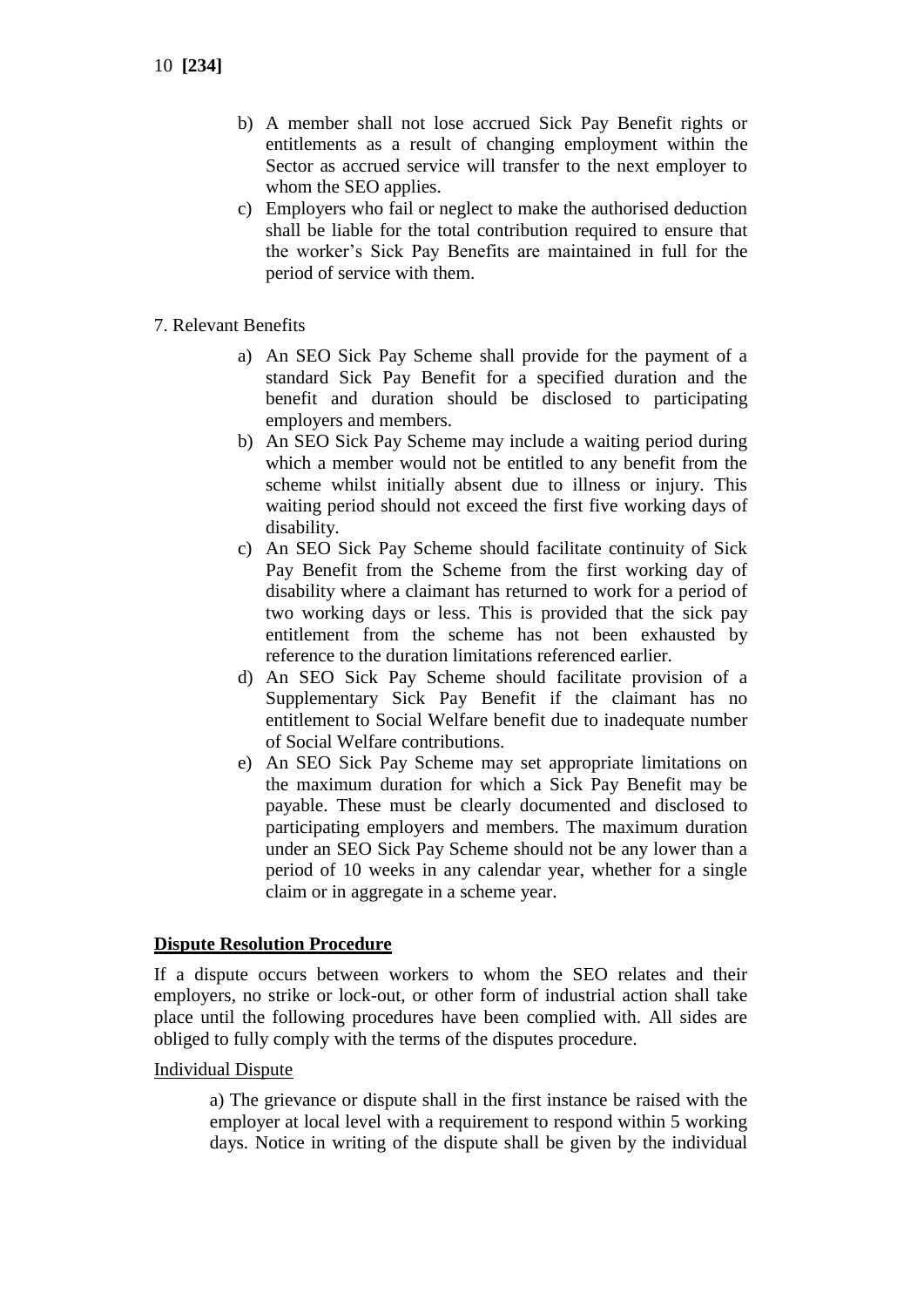concerned or his trade union to the relevant organisation representing employers or to the employer directly.

b) If the dispute is not resolved it shall be referred to the Adjudication Service of the WRC

c) Either party can appeal the outcome of the Adjudication Hearing to the Labour Court.

#### Collective Dispute

a) The grievance or dispute shall be raised in the first instance with the employers with a requirement to respond within 5 working days. Notice in writing of the dispute shall be given by the workers concerned or their trade union to the relevant organisation representing employers or to the employer directly.

b) If a dispute is not resolved the issue shall be referred to the Conciliation Service of the WRC

c) If the issue remains unresolved, it shall be referred to the Labour Court for investigation and recommendation.

The Court so recommends.

The Labour Court 25th April 2019

> GIVEN under my hand, 28 May 2019

#### PAT BREEN,

 Minister of State at the Department of Business, Enterprise and Innovation